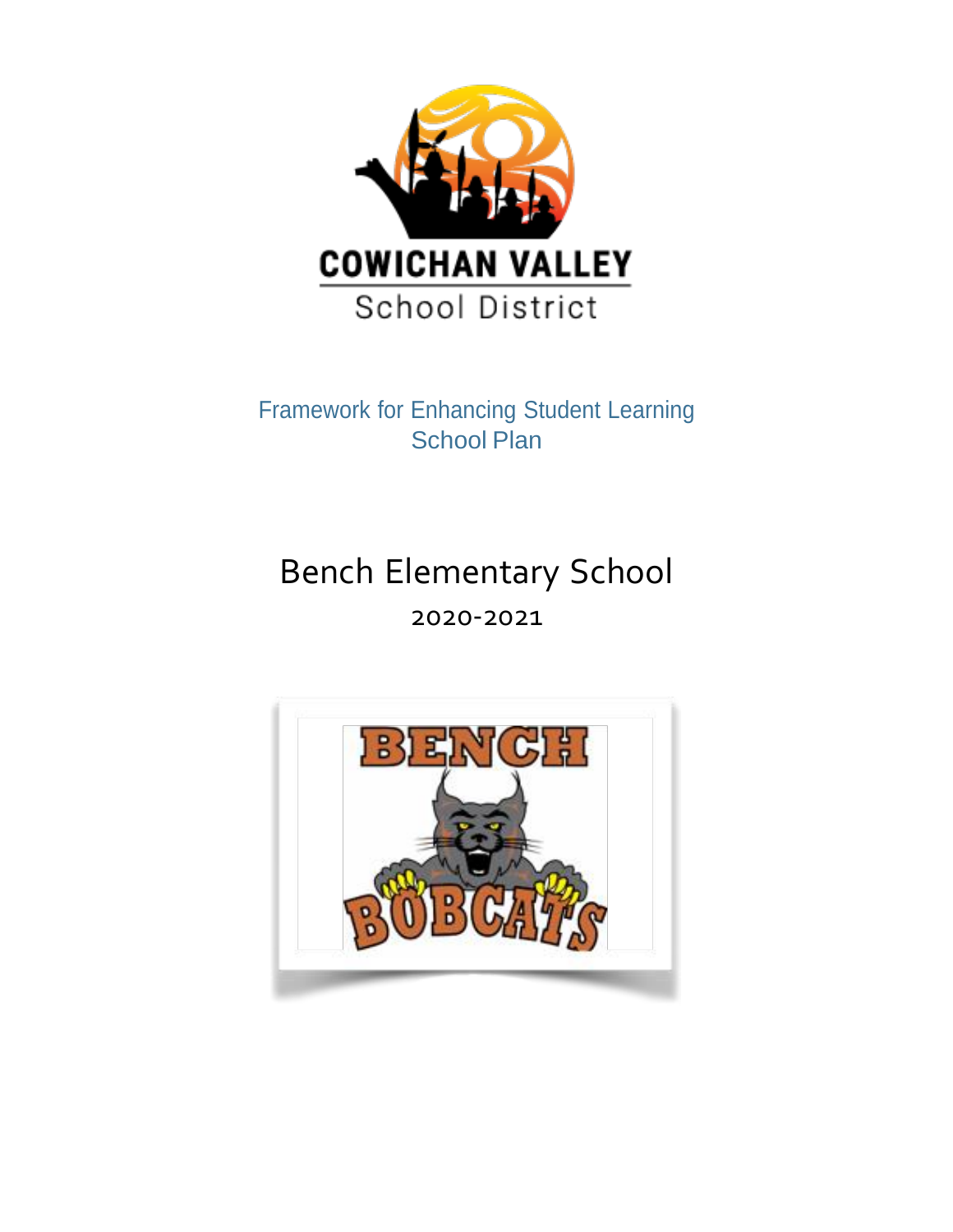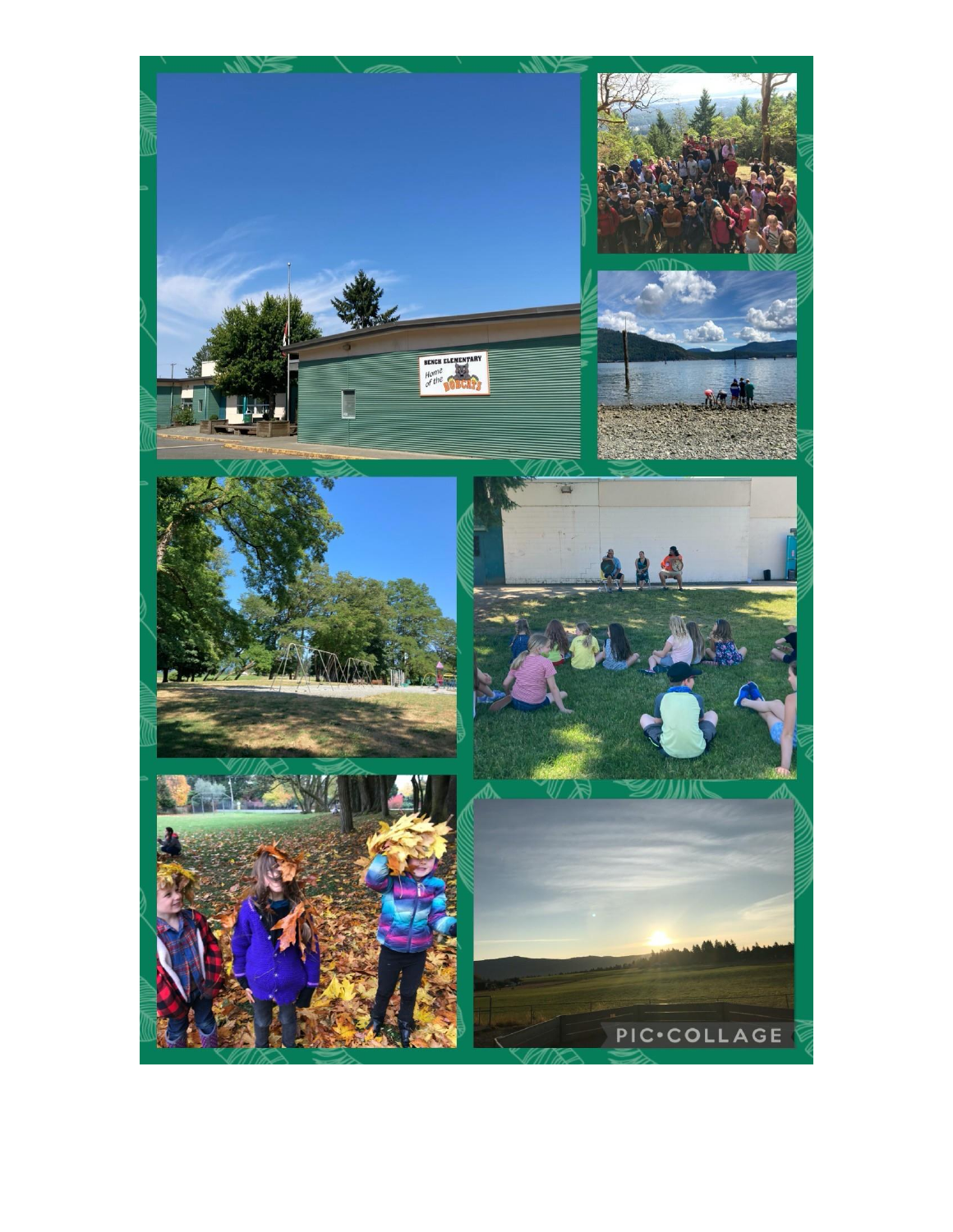#### **Our Story**

#### What are the unique, positive characteristics of our school?

Bench Elementary is situated in rural Cowichan Bay on the traditional territory of the Quw'utsun People. The school property is rich in green space, which learners love to explore, and it is bordered by farms. Our school is a hop, skip, and a jump away from the Cowichan Bay Nature Estuary Centre, Cherry Point Beach, Cobble Hill Mountain, and one of Quw'utsun Tribes' traditional winter villages, Tl'ulpalus. Being close to the natural world is helping our school community better understand the First Peoples Principle of Learning that "Learning is holistic, reflexive, reflective, experiential, and relational (focused on connectedness, on reciprocal relationships, and a sense of place)."

#### What are the important demographics of our school and community?

Bench Elementary is a Kindergarten to Grade 7 school with an enrollment of approximately 350 inperson learners and 30 remote learners for the 2020-2021 school year. Approximately 8% of Bench learners are of Indigenous decent. Bench Elementary School was founded in 1872. It is a school with "generational memories" and much-loved traditions such as fun fair, the Christmas Emporium and the Halloween Parade! Bench is family-oriented with a driven and networked Parent Advisory Group. Due to the Pandemic, our entire community missed not having family in our school as much this year. Bench is a school with a shifting demographic. The staff has noticed a growing diversity among the learners and families for whom our school serves.

#### What do we celebrate?

Our learners are compassionate, creative and curious individuals who love to design, explore, move, and shake up the world through student-directed change initiatives! We make space for their voices and we celebrate their contributions. We are mindful to use a strength-based lens and celebrate the gifts of each of our learners. We celebrate where our learners are at and build on their successes. We celebrate the growing diversity among the learners and families as it enriches our entire school community. We strive to be inclusive and we pride ourselves on having a strong sense of community. In normal years, this has been developed through 'Buddies', collaborative group work across classes, clubs (chess, choir, knitting, robotics, Mine Craft Education, intermural sports, coding etc.), events, athletics, Long Recess Ambassadors, and the Leadership group. We look forward to deepening our understanding of place, community, family, and land to nurture a sense of pride and belonging for each Bench learner.

#### **Our Learners**

#### What are the strengths and stretches we see in our Learners?

- Strengths Creative, curious, innovative, social, hands-on, and are overall proficient readers and oral communicators.
- Stretches Social emotional, Mental Health, numeracy (problem-solving), and communicating through writing.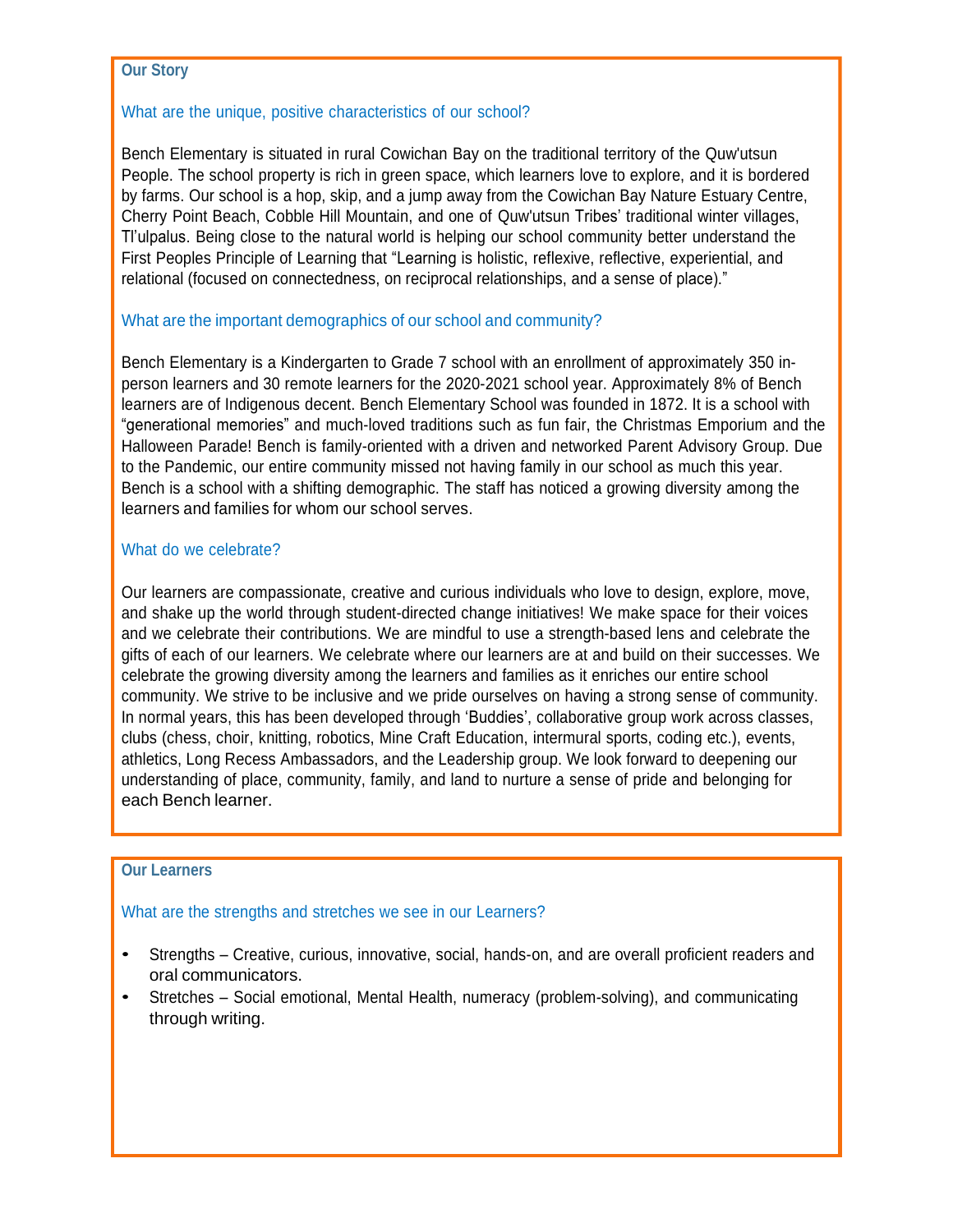What evidence do we have of these strengths and stretches?

### Strengths -

- o *Creative, curious, innovative, social, and hands-on:* Evidence includes participation and performance in ADST learning opportunities at both district and school-based events. We have focused on coding, designing, prototyping, robotics and 3D printing for the past five years. We have a growing number of teachers embracing Challenge-Based Learning and the teacher-librarian has taken the lead on ensuring all learners are technologically literate and can use technology to develop their creative thinking competence.
- o *Overall proficient readers and oral communicators*: Evidence includes Early Success and DART data as well as data reported through the Jan/June learning summaries. The # of learners identified by teachers via SBT as emerging/developing readers in need of personal learning plans and additional support for reading makes up less than 10%. The EDI data for the two areas our learners reside, South Cowichan and Cowichan Bay-Glenora, shows that between 7% and 16% of children are vulnerable in the two academic domains - language & cognitive development and communication & general knowledge.
- Stretches
	- o *Social emotional & Mental Health:* Evidence includes the growing number of students referred to SBT and to the school counsellor for worrisome behaviour, anxiety and low social emotional competence. The increase in the number of calls from parents reporting worrisome behaviour about other students during unstructured time was notable. The number of students in need of an alternate place (not the classroom) to regulate increased this year. The number of students the SBT and the school counsellor designated and referred to Child and Youth Mental Health and Cowichan Valley Youth Services also increased. The EDI data for the two areas our learners reside, South Cowichan and Cowichan Bay-Glenora, shows that between 14% and 24% of children are vulnerable in the two SEL domains – emotional maturity and social competence.
	- o *Learning:*
		- *Numeracy (problem-solving):* For the past two years, we have had a high participation in the Foundation Skills Assessment. Over these two years, the data shows that problem-solving requiring learners to apply skills and to think mathematically is a stretch.
		- *Communicating through writing*: For the past two years, we have had a high participation in the Foundation Skills Assessment. Over these two years, the data shows that writing, especially in grade 7, is an area requiring student growth. Teachers have also identified writing as an area in need of growth through their classroom assessments and the DWW. It is a trend that teachers are aware of and have begun to address through exemplars and explicit teaching.
	- o *Indigenous Ways of Knowing:* Although our school population is growing in diversity, our understanding of Indigenous language, history and culture is at a developing level. Staff has expressed a desire to build our capacity and confidence in this area.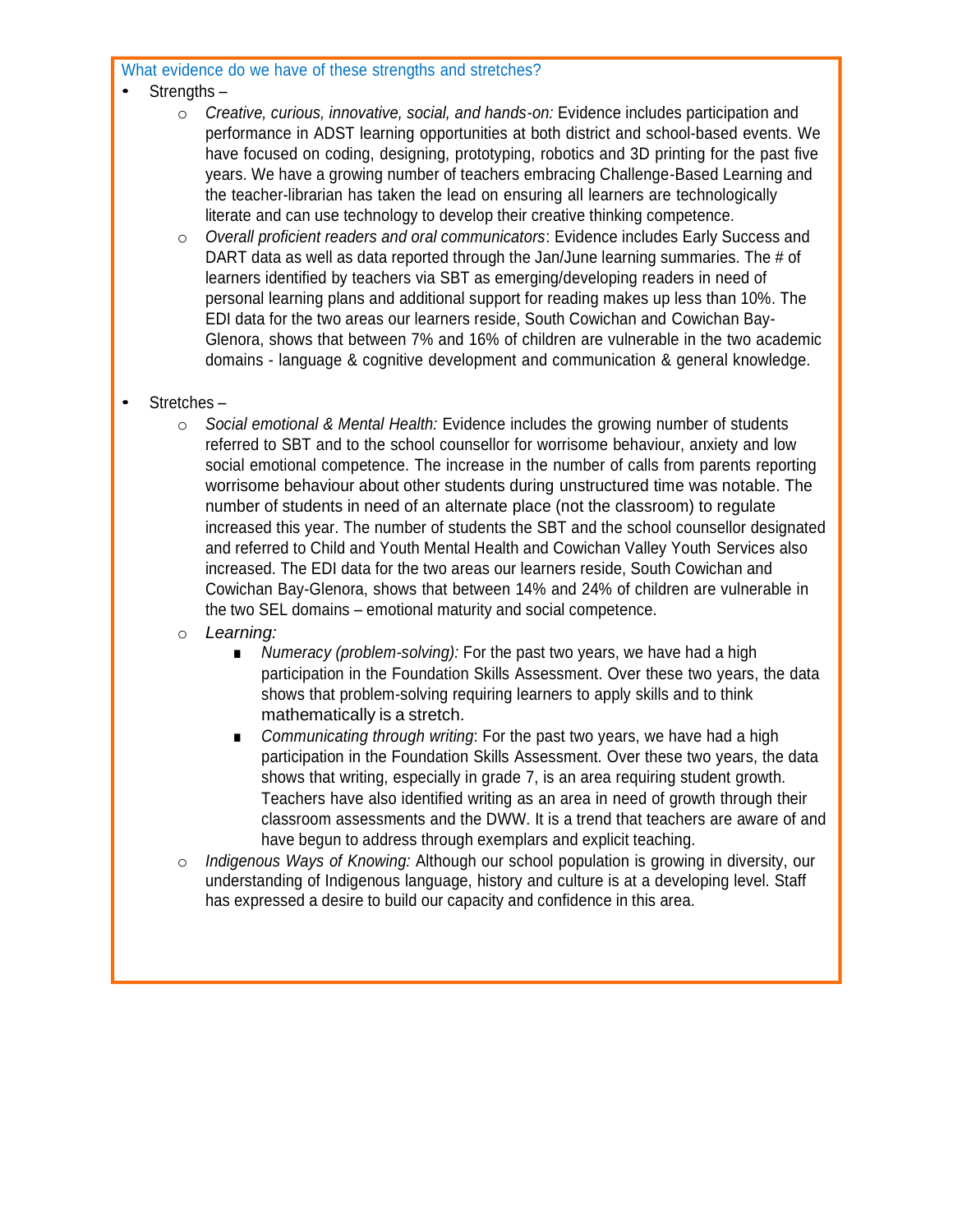#### **Our Goals**

Based on the needs in our school and the Strategic plan, what priorities will we focus on to enhance success for our learners?

- 1. *Culture of Care:* Continue to focus on supporting the mental wellness and social emotional well-being of our learners.
- *2. Learning:*
	- a. Continue to develop our learners' written communication skills and develop strategies to become effective and intentional communicators for diverse audiences, and for a variety of purposes.
	- b. Continue to design numeracy learning experiences that allow learners to develop their problem-solving skills and their foundational numeracy skills in connection to real-world experiences.
- 3. *Indigenous Ways of Knowing:* Deepen our school community's understanding of place-based historical knowledge, language and culture.

## What actions/strategies will we take/use to support our goals?

- 1. *Culture of Care:* We will continue to learn more about SEL/Trauma-informed resources, strategies and tools. We will continue to use Zones of Regulation, EASE, and "Reclaiming our students" to grow learners' mental health and emotional literacy by teaching them about their emotions through images and vocabulary, differentiating between small and large problems, and ways to problem-solve difficult social situations. We will utilize two assessment tools that Richard Matthews shared with us. One was an environmental assessment to complete with all classes in order to determine 'hot/cool' zones in and around the school from the students' perspective. The other is a survey to get a better sense of students' perception of safety at school. These tools will provide us with more data to inform a plan moving forward.
- *2. Learning:*
	- a. Written communication skills and strategies For two years, a small group of teachers has been using the SD 71 Writing Continuums and exemplars to explicitly teach writing skills. We will continue this work and aim to grow the use of the writing continuums across the school.
	- b. Numeracy This is a new area we will dive into with guidance from a lead teacher. We have been moving away from using Jump Math. Work needs to be done to determine how to support learners in applying foundational skills to solve math problems. We also need an assessment tool to monitor progress. How do we teach learners to approach a problem? How do we develop mathematical comprehension? How do we design learning with the mathematical curricular competencies in mind, K through 7?
- 3. *Indigenous Ways of Knowing:*
	- Our teacher-librarian has been building our bank of Indigenous focused resources.
	- We need to purchase texts that reflect diversity and Indigenous Worldview for our classrooms such as Leveled readers and classroom libraries.
	- NOII Case Study Next year will be year 2. The focus is on transition and engagement of our Indigenous learners.
	- Continue to learn more about the cultural and historical significance of the land on which we learn.
	- Practice land acknowledgments.
	- Continue to learn about what "Time Immemorial of the Quw'utsun people" means through Ye'yumnuts.